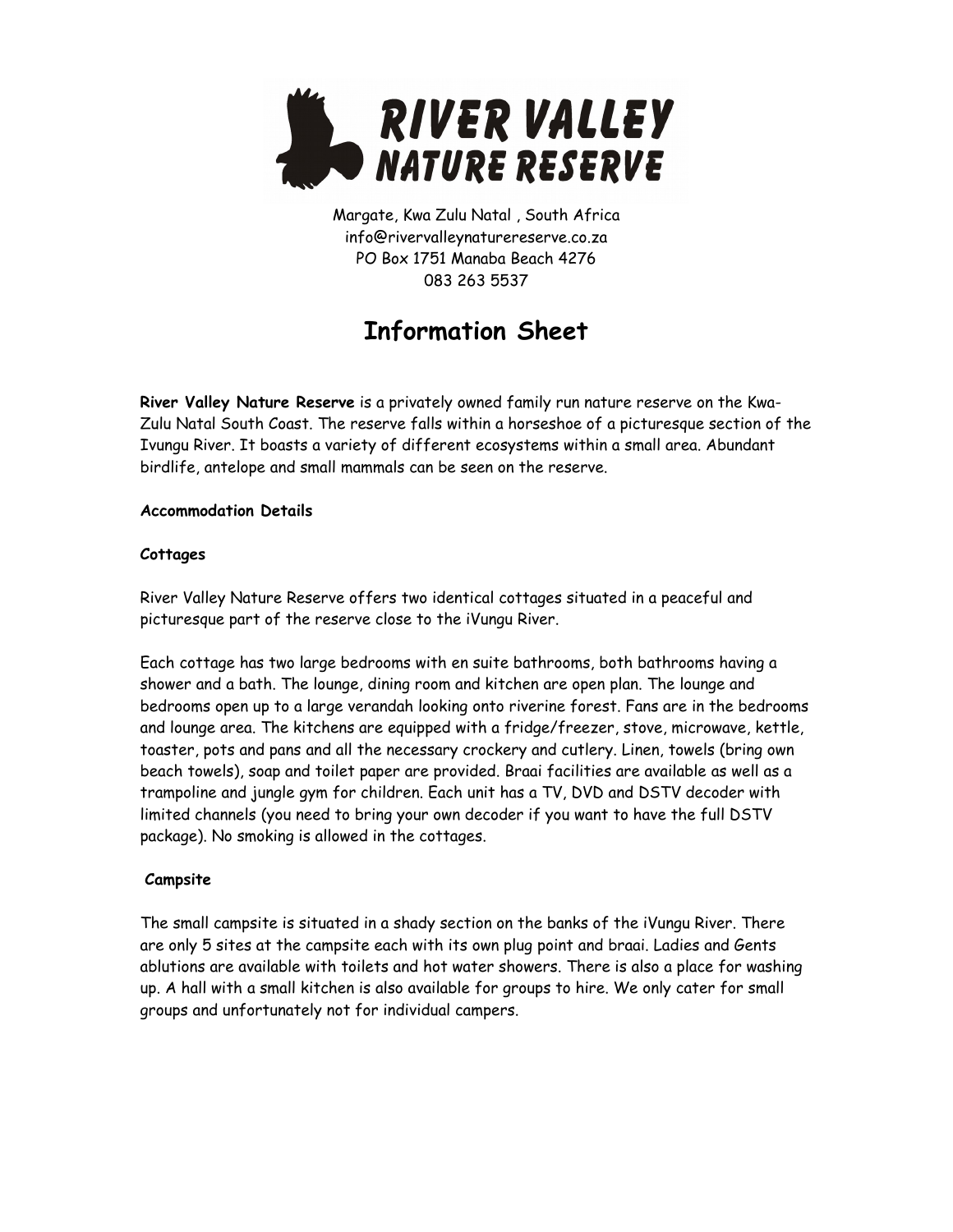| Activities - On Site         | Activities - Off Site |                             |
|------------------------------|-----------------------|-----------------------------|
| <b>Walking and Picnicing</b> | Golf                  | Whale Watching              |
| Birdwatching                 | Beaches               | Fishing                     |
| Fresh Water Fishing          | Diving                | Surfing                     |
| Family Photo Shoot           |                       | Birdwatching Scenic Flights |

**Bookings**

Please contact Andrew on 083 263 5537 or info@rivervalleynaturereserve.co.za

#### **Rates**

Please visit our Website, [www.rivervalleynaturereserve.co.za](http://www.rivervalleynaturereserve.co.za/) for our rate list and for any specials on offer.

#### **Terms and Conditions**

We are closed for check ins and day visitors on Saturdays.

Please can you email us a proof of payment / deposit slip to rivervalfarm@gmail.com Should you require an invoice, please advise us, and one will be forwarded to you.

Deposits for accommodation are non-refundable. No concessions will be made.

River Valley Nature Reserve has the right to release this reservation if the deposit is not paid by the due date as stipulated on the booking form.

Rates are subject to change without notice.

We only accept cash or an electronic bank transfer into our account. We regret that cheques and credit cards are not accepted.

A R100 refundable deposit will be required to be paid on arrival for a gate remote. This will be refunded on departure on the return of the remote

Breakages are for the Guests account.

**No smoking** is allowed in or around the cottages.

Strictly no animals or pets allowed.

Check in time from 2pm and before 6pm and check out time 10am unless prior arrangements have been made.

Without exception, no entry will be allowed to persons in excess of the maximum prescribed per unit unless by prior agreement.

Fireworks and loud music are not allowed on the reserve.

The use of firearms and poaching on the reserve is prohibited.

Guests will be required to sign our indemnity form on arrival. Should you like to read the indemnity form prior to your arrival, please let us know so that we can forward it to you.